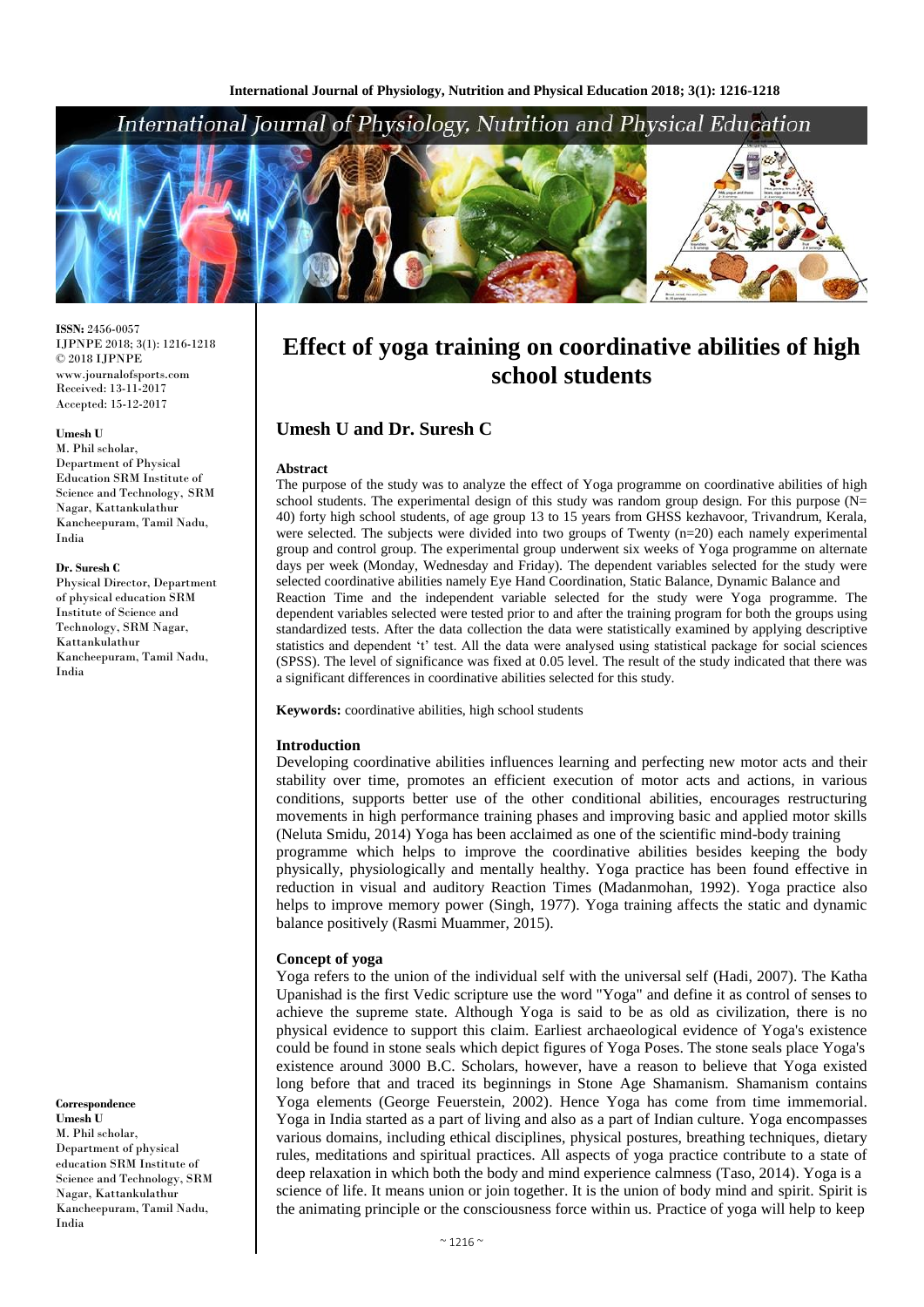the homeostasis of the body and mind because it works on the holistic principle of harmony and unification.

## **Coordinative abilities**

They are complex psychometric qualities which imply the ability to quickly learn new moves, to rapidly and efficiently adapt to different conditions, specific to various types of activities, by restructuring the existing physical fundament (Neluta Smidu, 2014). They include manual dexterity or eye hand coordination, reaction time (audio and visual) and static and dynamic balance abilities etc.

## **Eye Hand Coordination**

Ability to use the eyes and hands together in such a fixating, grasping and manipulating object; important in all activities requiring fine accuracy, such as shooting a basketball or hitting a baseball (Baumgartner, 2003).

## **Static balance**

Static balance refers to the ability of a stationary object to balance against the centre of gravity in a still position. (Morrow, 2005).

## **Dynamic balance**

Dynamic balance, on the other hand, is the ability of an object to balance while in motion or switching between positions (morrow, 2005).

## **Reaction Time**

Reaction time is the amount of time it takes to respond to a stimulus

## **Methodology**

### **Source of data**

The data pertaining to the study was collected from the Gov higher secondary School kezhavoor

#### **Selection of subject**

40 boys and girls were selected from the Gov higher secondary school kezavoor. Their age range of (13-15).

## **Selection of variables**

Eye and hand co-ordination Static balance Dynamic balance Reaction time

#### **Collection of data**

The data were collected on coordinative abilities namely eye hand coordination, reaction time, static balance and dynamic balance for Yoga Group and Control Group using standardised tests one day before commencement of the Yoga training programme and recorded them as pre-test data. The

data on the same variables were again collected immediately after completion of the six weeks yoga training programme and recorded them as post test data. The identical conditions were kept by using the same apparatus, testing personnel and testing procedures.

## **Experimental design**

The study was formulated as a true random group design, consisting of a pre-test and post-test. The subjects  $(n=40)$ were randomly assigned to two equal groups of twenty high school students each namely Yoga Group (YG) Control Group (CG). The Yoga Group were underwent Yogic Sukshma Vyayamas.

## **Level of significance**

To test the hypothesis, the level of significance was set at 0.05 level.

## **Statistical technique**

Descriptive statistics and Dependent 't' test were applied to test whether there was any significant difference between the mean scores of pre and post-test of the experimental and control groups

## **Discussion of findings**

All the subjects of the experimental groups underwent 6 weeks of yoga training for forty five minutes for a day. The result of the study indicates that the selected yoga programme had brought significant improvement on selected coordinative abilities of high school students. However control group did not show any improvement on selected variables as they were not involved in any type of training programme except their daily routine. The result of the study in a nutshell shows significant change in Eye Hand coordination, Static Balance, Dynamic Balance, and Reaction Time of the high school students. The synchronised movement with breath in asanas and pranayamas possibly made the smooth function of central nervous system and helped to improve the muscle tone thereby improving the neuromuscular coordination, which resulted in improving the eye hand coordination, reaction time. The results of the study are in conformity with the findings of Telles (2006), Sunita & Jay (2014), Sunita & Jay (2014), Madanmohan (1992) and Bhavanani (2003) who concluded that Yoga training had positively influenced the scores of eye hand coordination and reaction time. The balancing asanas especially Gaurdasana possibly influenced the vestibular system which is responsible to keep physical balance and might have increased the sense of both static and dynamic balance. The result of the study support the studies conducted by Ali *et al*. (2014), Hart (2008) who concluded that daily Yoga is effective in improving balance in those who practices yoga regularly.

**Table 1:** Mean Comparison of Experimental and Control group on Eye Hand Coordination

| <b>Control factors</b>            | <b>Pre Test</b> |  |           | <b>Post Test</b> |       |           |         |  |
|-----------------------------------|-----------------|--|-----------|------------------|-------|-----------|---------|--|
|                                   | N<br>Mean       |  | <b>SD</b> | N                | Mean  | <b>SD</b> | t-ratio |  |
| Experimental                      | 20<br>16.15     |  | 4.02      | <b>20</b>        | 17.15 | 3.84      | 4.156   |  |
| Control                           | 20<br>15.45     |  | 2.87      | 20               | 15.35 | 3.08      | .698    |  |
| $0.002 + 0.07 + 1$<br>(0.05/1.10) |                 |  |           |                  |       |           |         |  |

t  $0.05(1,19) = 2.093$  \*significant at t.05 level

Table 4 above indicates that, there was significant difference between the pre and post test scores on experimental group's eye hand coordination. The calculated 't' value 4.156 is greater than tabulated 't' value 2.09at 0.05 level of

significance with 19 degrees of freedom. In the case of control group there was no significant difference in eye hand coordination was found.